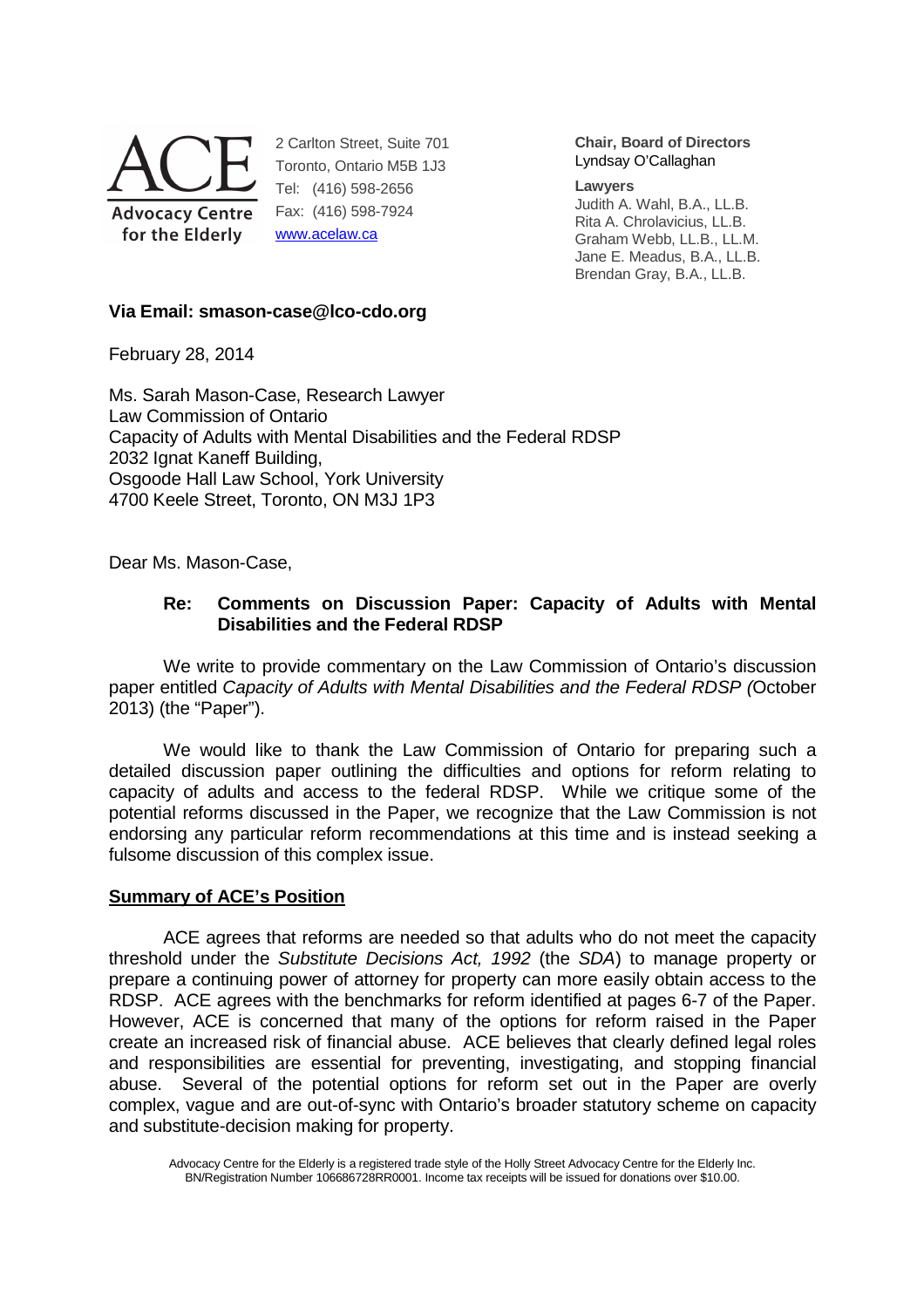ACE believes that reforms are needed to both the personal and external appointment process for RDSP property managers.

With regard to the personal appointment process, ACE believes that revising the SDA to lower the cognitive capacity threshold for preparing a continuing power of attorney for property limited to an RDSP has merit. An attorney appointed pursuant to this lowered capacity threshold should only have authority to act as a plan holder, and should not have authority to manage funds paid out of the RSDP – as this is where the greatest potential for abuse arises. However, ACE does not recommend adopting a non-cognitive capacity threshold. ACE believes that cognitive capacity is a reasonable and legitimate basis for distinguishing between legally effective and ineffective decisions – provided that the assessment of capacity is conducted in accordance with Ontario law and with appropriate supports.

With regard to external appointments, ACE sees merit to modeling RDSP reforms on the trustee appointment process under the Canada Pension Plan and Old Age Security schemes. This approach is easy to access, cost effective, and already well understood by medical, legal and social service professionals. As the OAS/CPP trusteeship process is initiated by a capacity finding of a medical practitioner, a similar process could be integrated into the current requirement to obtain an opinion from a medical practitioner in order to access the RDSP.

 ACE does not recommend the other reform proposals identified in the Paper. We believe the broader statutory schemes on guardianship, capacity to manage property, and capacity to prepare a power of attorney for property should continue to operate as is – with the assumption that "property" includes an RDSP and funds paid-out of an RDSP.

We are particularly concerned that adopting a non-cognitive capacity threshold, and implementing a corollary supported decision-making model, may conflict with Ontario's broader statutory scheme on property decision-making. Furthermore, we are concerned that the lack of clearly defined roles in supported decision-making legislative models, and the potential for the supporter to be the lone legally recognized interpreter of the intentions of the supported adult, creates a risk that financial abuse will not be detectable. Lastly, third parties transacting with a support person and a supported adult may also have liability concerns where the supported adult remains the legal decisionmaker and his/her contractual capacity remains in issue.

With regard to options for reform involving common-law trusts and fast-tracked applications to Courts or administrative tribunals (such as the Consent and Capacity Board), ACE believes these options are impractical, no less complex than presently existing processes, and/or would likely fail to succeed due to governmental resource constraints.

### **About the Advocacy Centre for the Elderly (ACE)**

ACE is a specialty community legal clinic that was established to provide a range of legal services to low income seniors in Ontario. The legal services include individual and group client advice and representation, public legal education, community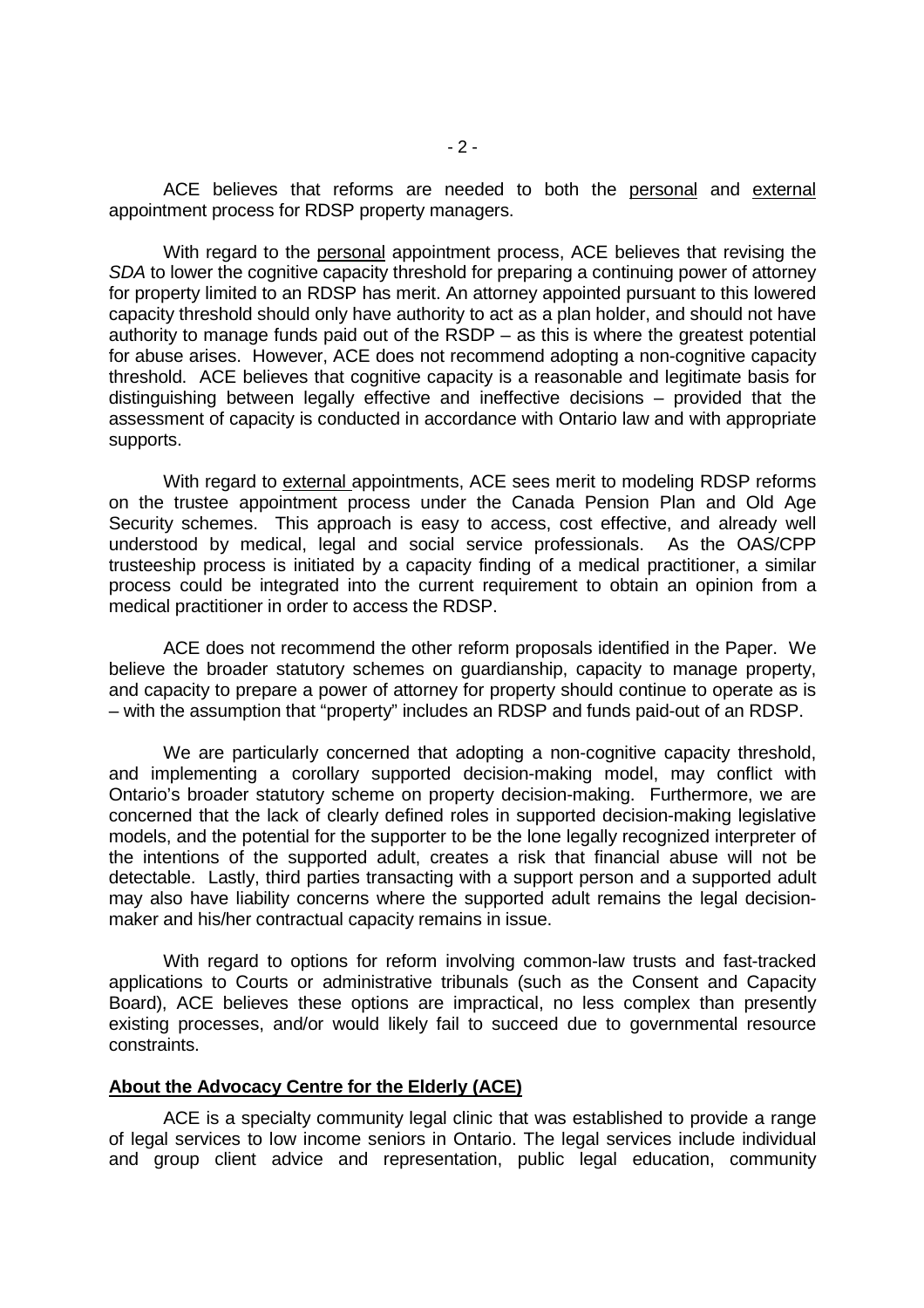development and law reform activities. ACE has been operating since 1984 and it is the first and oldest legal clinic in Canada with a specific mandate and expertise in legal issues affecting the older population.

ACE staff have had extensive experience in issues related to elder abuse and have been involved in many of the law, policy, and education initiatives related to these issues that have taken place in Ontario over the last 30 years. These have included:

- participation as a member of the Fram Committee, the work of which resulted in the passage of the Substitute Decisions Act, 1992;
- participation as a member of the Elder Health Coalition Elder Abuse Working Group that created a Policy lens tool to evaluate Elder abuse response programmes;
- participation as a member of the Fact Finding Working Group on Prevention and Awareness of the Abuse of Older Adults with Disabilities, , 2009-2010 and the Expert Roundtable on Elder Abuse, 2008, both initiatives organized by Human Resources and Social Development Canada;
- participation as an organizer, presenter and facilitator of the Federal-Provincial-Territorial Working Group Consultation on Financial Abuse, Ottawa, June 2008;
- participation as an organizer and presenter at training programmes on Elder Abuse Response for the Ontario Police College;
- organizing and co-chairing of the First National Conference on Elder Abuse and Crime, 1990; and,
- currently participating on the Advisory Committee for the Law Commission of Ontario's Project on Legal Capacity, Decision-making and Guardianship.

## **Commentary on the Paper**

 In order to assist the Law Commission of Ontario with organizing responses to the Paper, we have divided our comments according to the questions for discussion distributed in your email of January 28, 2014.

1. Do the challenges with Ontario's current framework that are identified in the discussion paper accurately reflect what you've learned in your work? If they do not or you are aware of additional challenges, please explain.

ACE agrees with many of the challenges identified in the Paper on Ontario's current legislative structure. The challenges identified in the Paper are not unique to the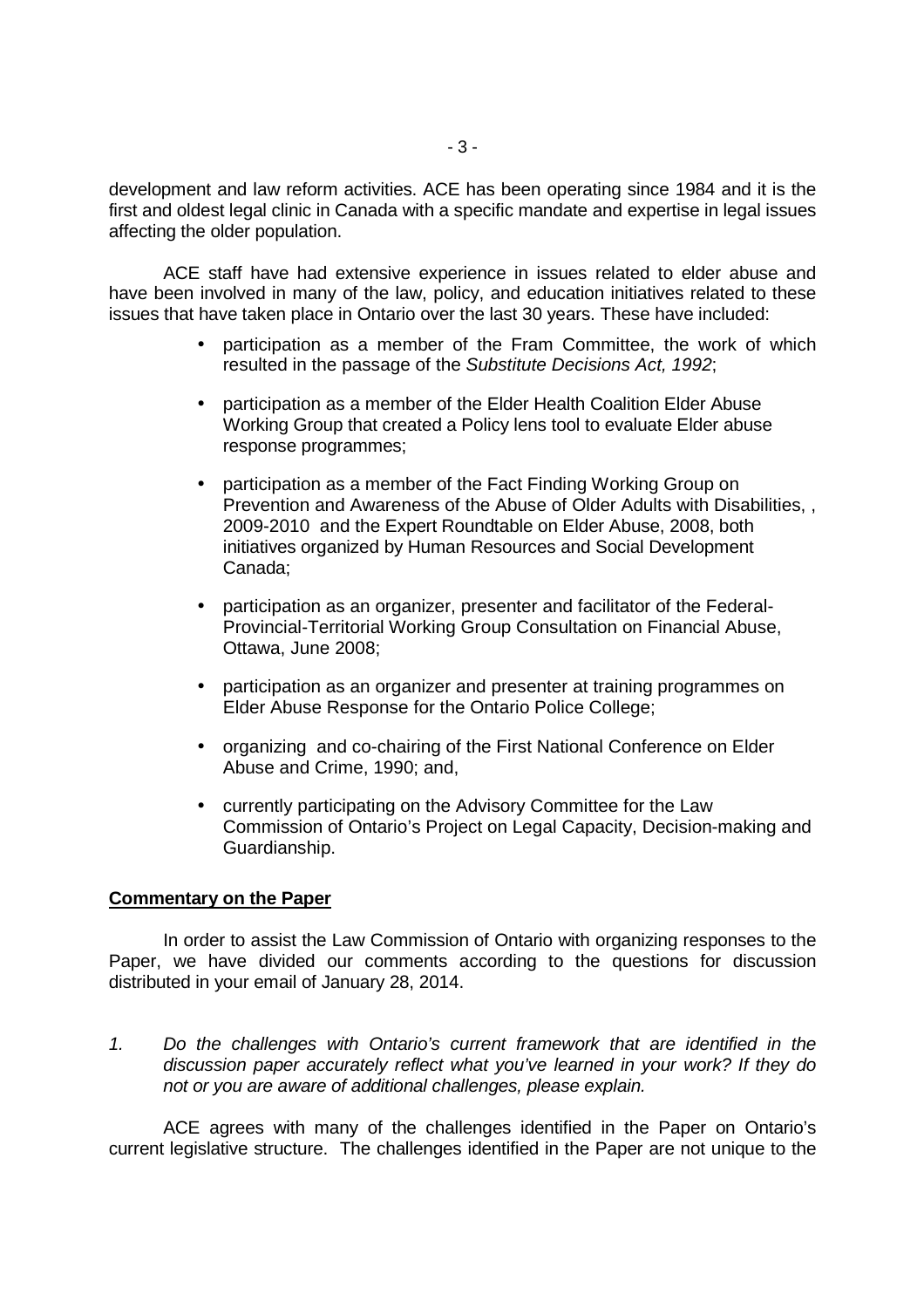RDSP context. Addressing financial decision-making can be very challenging where an adult:

- lacks capacity to manage property under the SDA;
- lacks capacity to prepare a continuing power of attorney for property; and,
- has not previously granted a continuing power of attorney for property.

Absent an expensive application to court to appoint a guardian for property, there are few remedies available for the adult or his/her family and friends for coordinating management of financial assets. For adults with few assets and little or no private source income, this challenge is less pronounced as trustees can be appointed under the ODSP or CPP/OAS schemes.

 ACE recognizes that cognitive capacity acts as a barrier to access to the RDSP scheme – as it does to the ability of incapable adults to access their property and finances in numerous other circumstances. However, ACE also recognizes that, in certain circumstances, this capacity barrier is "a necessary evil"<sup>i</sup> to prevent abuse and financial insecurity. ACE believes that cognitive capacity is a reasonable and legitimate basis for distinguishing between the legal effect of decisions, while recognizing that the specific cognitive threshold for each decision type should be carefully tailed to be as minimally restrictive as possible.

In our practice, ACE has seen numerous cases where professionals have misunderstood Ontario law, and employed an unduly restrictive cognitive capacity threshold. ACE continues to educate members of the public and professionals to correct these misconceptions.

2. Should Ontario's threshold for capacity to grant a POA for property management be lowered for the specific purpose of establishing a legal representative for RDSP beneficiaries? If not, why? If so, why and to what threshold?

 ACE believes that the capacity threshold under the SDA should be altered only with regard to capacity to prepare a continuing power of attorney for property limited to appointing an RDSP plan holder. We would suggest that the threshold be revised to reflect a lower cognitive capacity. However, ACE does not recommend a non-cognitive test for capacity.

 The SDA draws a distinction between capacity to give a power of attorney for personal care and capacity to give a continuing power of attorney for property. The capacity threshold to give a continuing power of attorney for property is as follows:

### **Capacity to give continuing power of attorney**

- **8.** (1) A person is capable of giving a continuing power of attorney if he or she,
	- (a) knows what kind of property he or she has and its approximate value;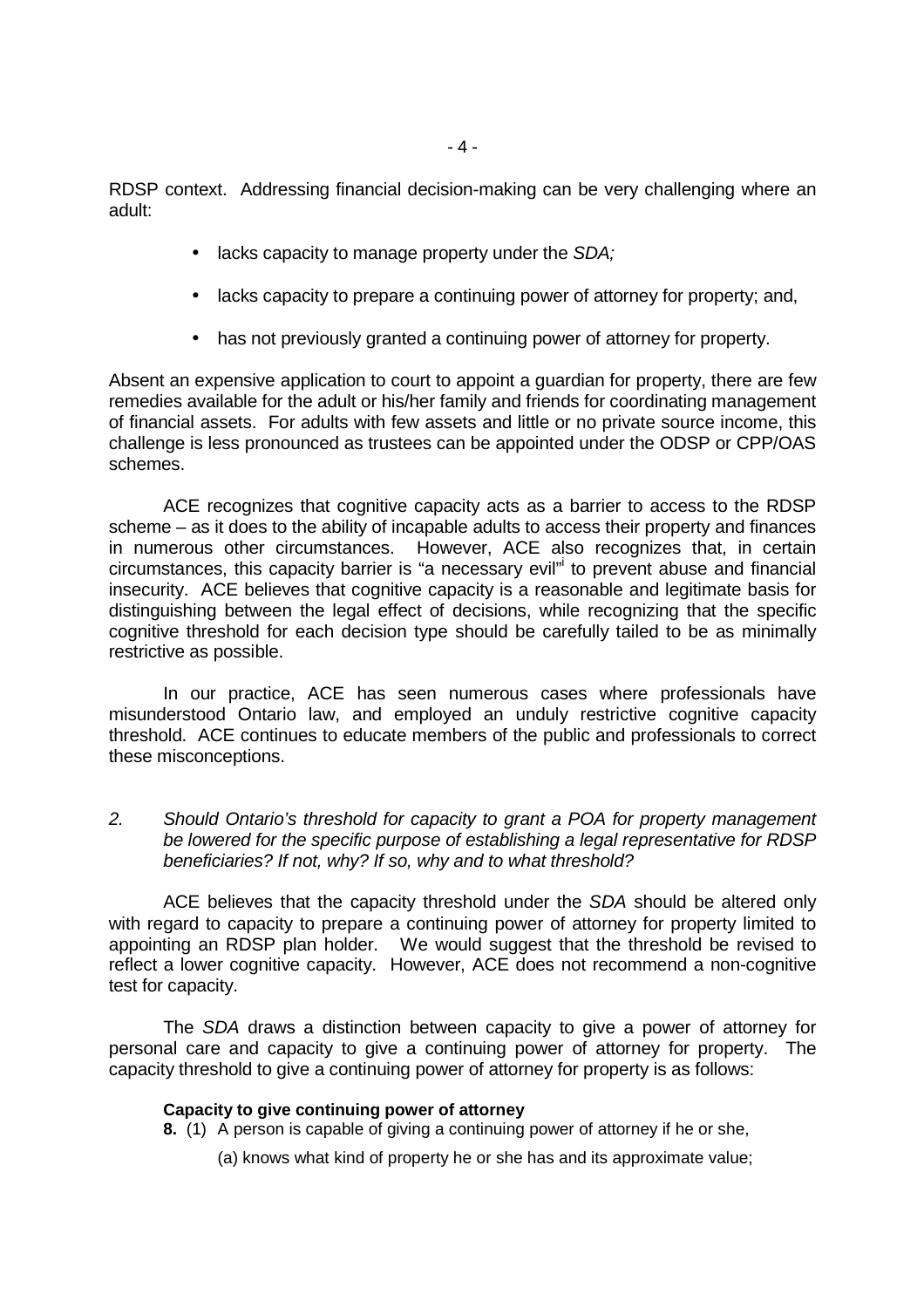(b) is aware of obligations owed to his or her dependants;

(c) knows that the attorney will be able to do on the person's behalf anything in respect of property that the person could do if capable, except make a will, subject to the conditions and restrictions set out in the power of attorney;

(d) knows that the attorney must account for his or her dealings with the person's property;

(e) knows that he or she may, if capable, revoke the continuing power of attorney;

(f) appreciates that unless the attorney manages the property prudently its value may decline; and

(g) appreciates the possibility that the attorney could misuse the authority given to him or her.

The capacity threshold to prepare a power of attorney for personal care provides:

### **Capacity to give power of attorney for personal care**

**47.** (1) A person is capable of giving a power of attorney for personal care if the person,

(a) has the ability to understand whether the proposed attorney has a genuine concern for the person's welfare; and

(b) appreciates that the person may need to have the proposed attorney make decisions for the person.

The current threshold to prepare a continuing power of attorney for property entails actual knowledge of the kind of property the grantor has and its approximate value, as well as knowledge of the specific risks and duties of an attorney for property. In contrast, the threshold for capacity to give a power of attorney for personal care requires only an ability to understand whether the attorney has a genuine concern for the grantor's welfare and an appreciation that the attorney may be needed to make decisions. Of course, the attorney for personal care will also have to be capable of making each particular decision (i.e. a health practitioner soliciting substitute consent must assess the attorney to determine if he/she is capable of making the particular treatment decision).

This distinction between personal care and property makes sense where the grantor is giving the attorney authority to make decisions for all of his/her property. In giving a broad continuing power of attorney for property, ACE agrees with the provisions of the SDA that the grantor should:

- have actual knowledge of the assets over which the attorney will exercise authority;
- know his/her rights to demand an accounting and revoke the power of attorney; and,
- appreciate the risk of abuse by the attorney for property.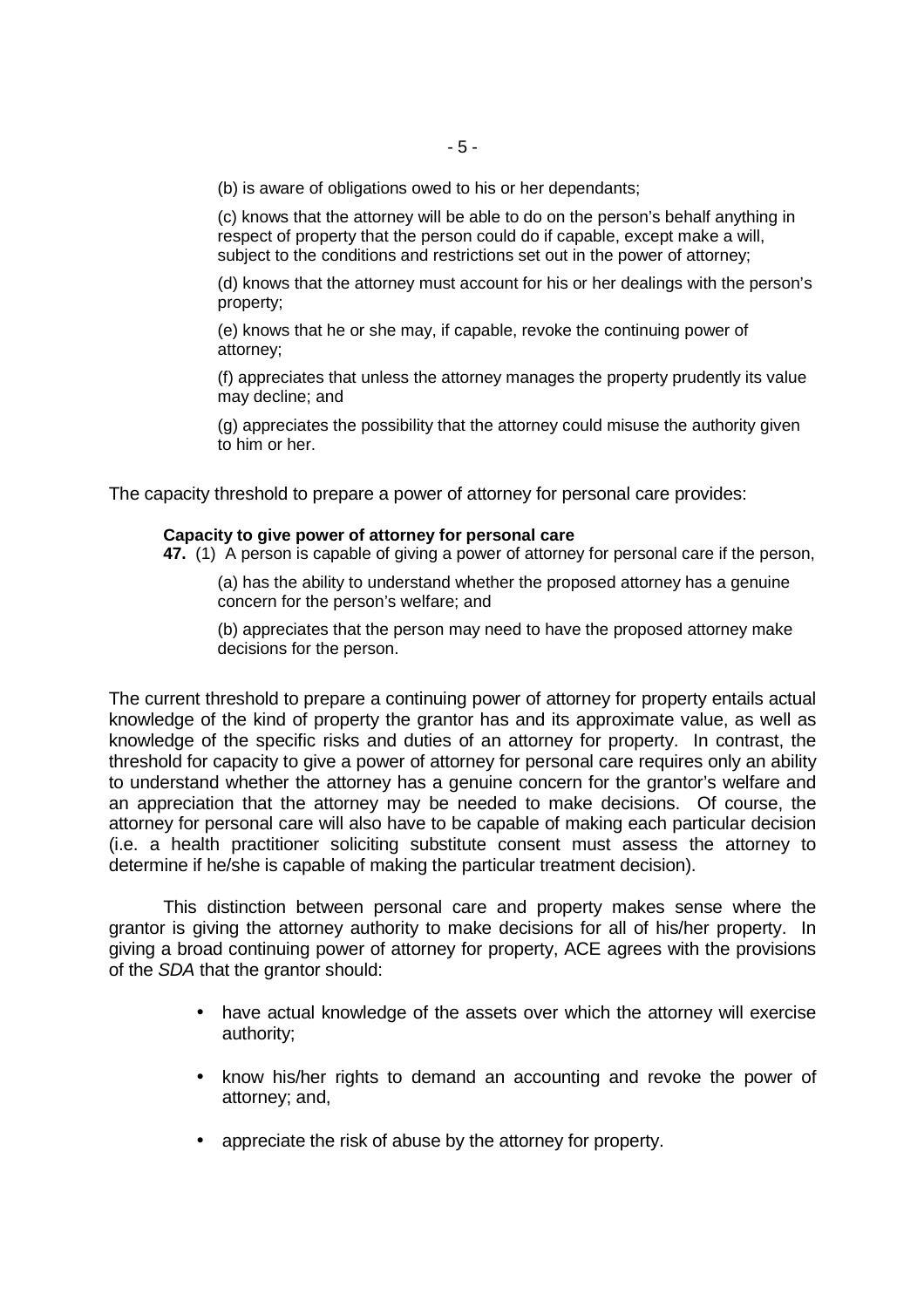The distinct capacity tests for powers of attorney for property and personal care also reflect the fact that a continuing power of attorney for property may take effect when the grantor is still capable, and the fact that there is less risk of self-interested abuse when giving a power of attorney for personal care (as the attorney will be less able to convert this authority into personal financial gain).

Lastly, Ontario has made a legislative decision to appoint default substitute decision-makers for treatment, admission to care facilities, and receipt of personal assistance services under the Health Care Consent Act, 1996. There is no default statutory scheme for property decision-making where an individual becomes incapable. In the context of the broader statutory scheme for substitute decision-making under the Health Care Consent Act, 1996, it makes sense to lower the capacity threshold for giving powers of attorney for personal care - because all individuals have a substitute decisionmaker regardless.

 While we do not recommend broader changes to the regime for granting continuing powers of attorney for property, ACE does see merit to lowering the capacity threshold for giving a continuing power of attorney for property restricted to acting as an RDSP plan holder (an "RDSP Plan Holder Continuing Power of Attorney"). We would recommend that the lowered capacity threshold be similarly worded to the test for preparing a power of attorney for personal care: requiring the ability to understand that the attorney has a genuine interest in the adult's welfare and the ability to appreciate that the attorney will be needed to make financial decisions relating to the RDSP.

As summarized in the Paper, an RDSP plan holder has the authority to:

- open the RDSP at a financial institution;
- authorize contributions from private sources;
- apply for government grants and bonds;
- decide terms for the investment of savings; and,
- depending on the plan terms, decide the availability, timing, and amount of payments.<sup>ii</sup>

Plan holders do not have authority to manage money once paid out of the RDSP to the beneficiary. Because plan holders do not have access to, or manage, funds paid out of the RDSP, there is little risk of self-dealing or financial abuse. The benefit to grantors of allowing plan holders to establish an RDSP and apply for government funds is significant. In these circumstances, the balancing of autonomy and the prevention of abuse plainly favours allowing personal appointments of plan holders at a lower cognitive capacity threshold through an "RDSP Plan Holder Continuing Power of Attorney."

However, the same analysis does not apply to the management of funds paid out of an RDSP to a beneficiary. Payouts may be of significant value and may be put to any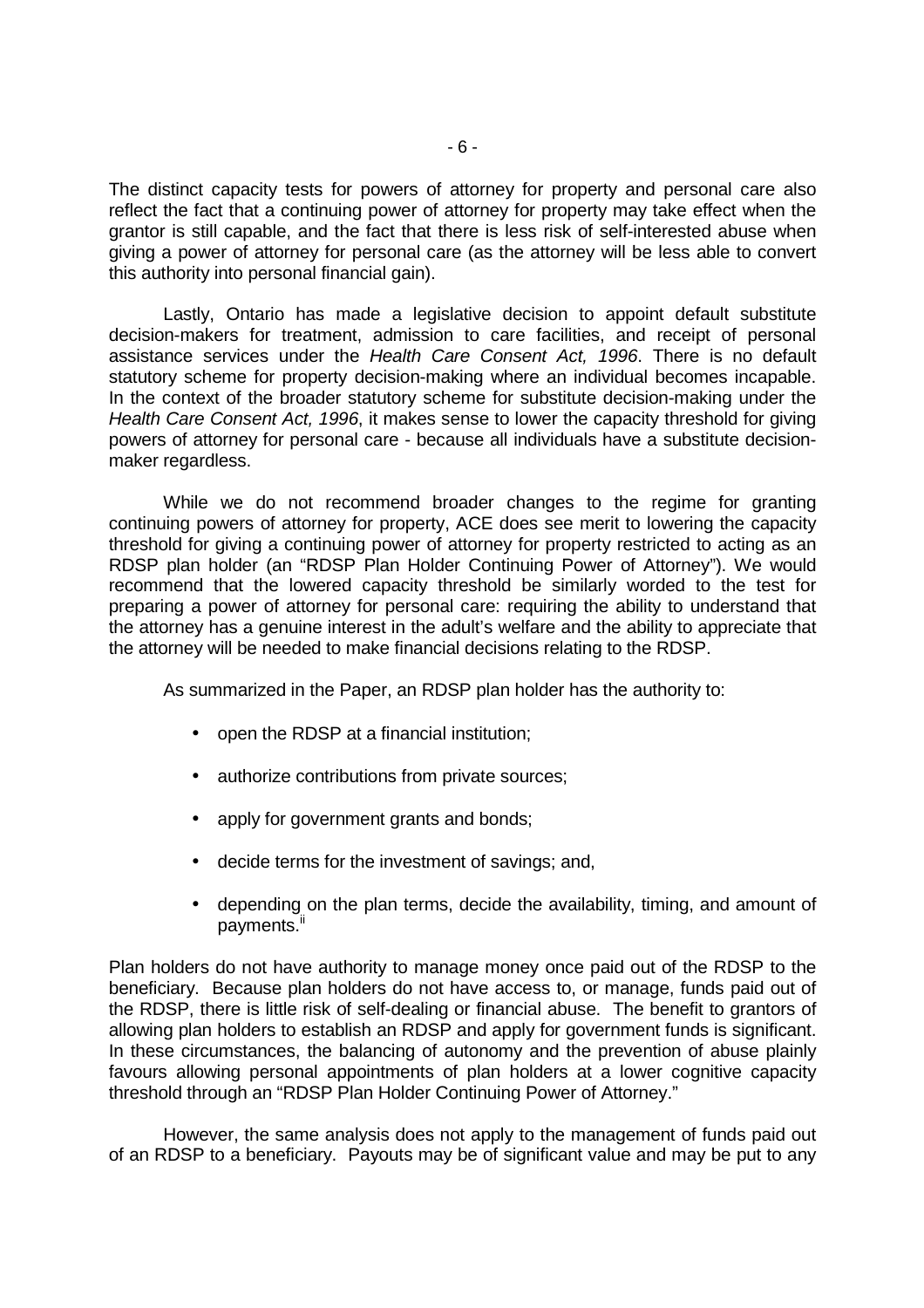use. As such, there is a real risk of financial abuse. Fortunately, we understand that there will generally be an adequate time period between opening an RDSP and the first payout for other property decision-making arrangements to be made, if necessary. By not granting authority to manage funds paid out of an RDSP, we would also avoid having significantly different capacity regimes for dealing with substantially similar assets (depending on whether funds are paid out of an RDSP or are paid from some other source).

As set out above, ACE does not recommend a non-cognitive test for capacity. The Paper references the following potential non-cognitive threshold: "the capacity to express one's will and/or intentions and the ability of one's life story of values, aims, needs and challenges to be understood by others, who can then give effect to one's will and/or intentions."<sup>iii</sup> We see at least three difficulties with this approach:

(a) the ability to express an intention or wish does not, by itself, provide a principled basis for making that wish binding on either the expresser or third parties. Fundamentally, we understand that the non-cognitive capacity threshold accepts that an adult decision-maker need not have the ability to understand the nature or consequences of a decision in order for binding legal effect to be given. While we disagree with this approach in principle, we also believe it creates an increased risk of financial abuse;

(b) the ability for one's life story of values, aims, needs and challenges to be understood is both so broad as to be potentially meaningless and so complex as to be impractical. Adopting this, or similar criteria, could make decisions impenetrable to outside review; and,

(c) the non-cognitive model is often associated with the ability of a close caregiver to understand the will and intentions of an adult, even if others less familiar with the adult are unable to intuit these messages. While it is certainly true that caregivers develop these interpretive abilities, ACE is concerned that this proposal will, again, create opportunities for abuse that are impenetrable to review.

While we agree that capacity assessments often unjustly correlate incapacity with disability, this does not mean that Ontario should abandon cognitive thresholds for RDSP personal appointments. Instead, we propose as RDSP Plan Holder Continuing Power of Attorney based on a lower cognitive threshold.

3. Do you have experience with alternative decision-making arrangements (i.e., supported and co-decision making, and representation agreements)? If so, what are the lessons to be learned for the options for reform in this project?

 As ACE's client work is almost exclusively conducted in Ontario, we do not have direct experience with supported and co-decision making legislative models. However, ACE has a great deal of experience with disputes related to decision-making for seniors,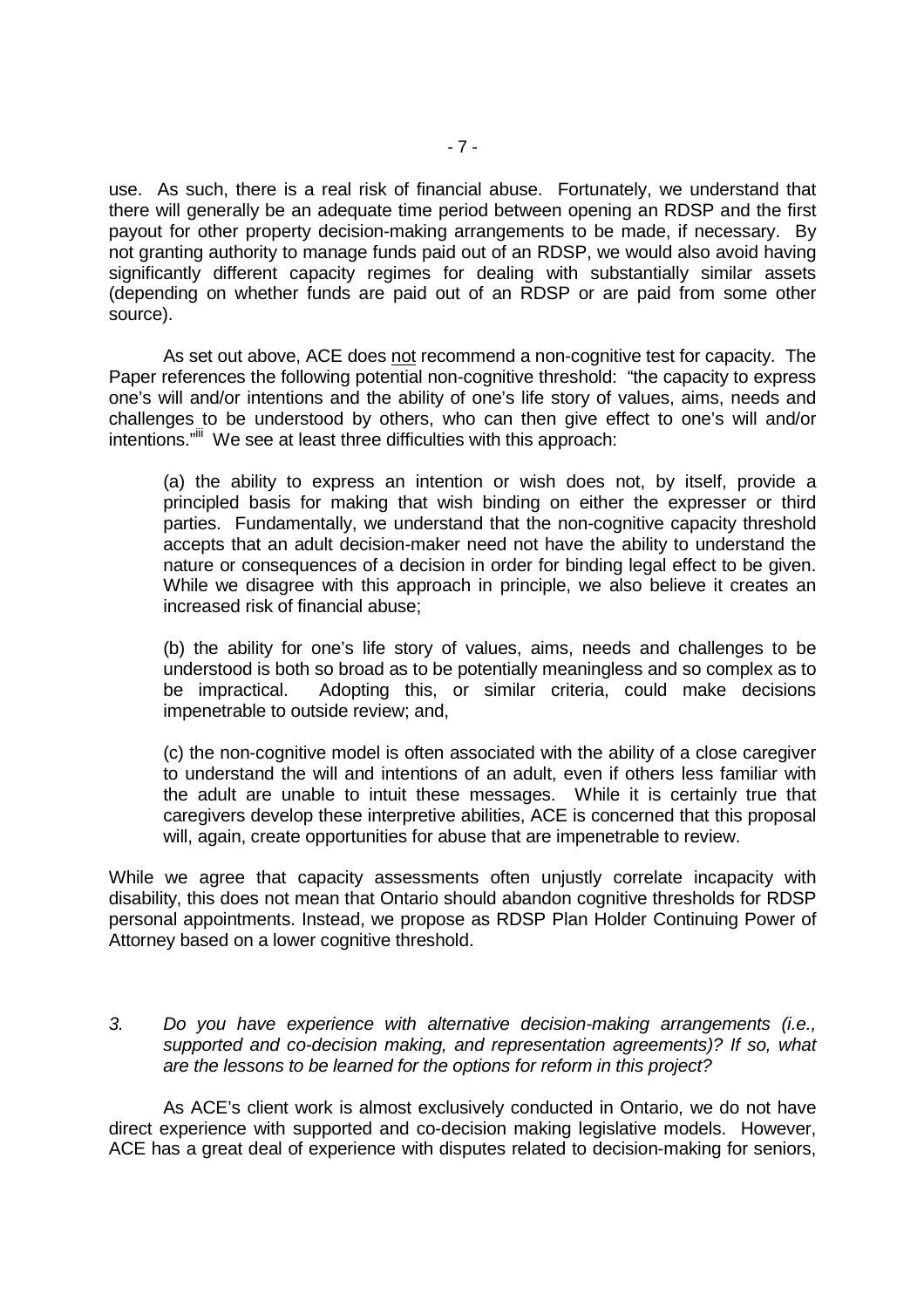and also participates in broader law reform discussions across Canadian and international jurisdictions.

As set out above, we have concerns about the use of supported decision-making models. Specifically, ACE believes that supported decision-making models create a greater risk of financial abuse than exists under more traditional substitute decisionmaking legislative models. Supported decision-making permits the adult to retain legal capacity to make decisions, while allowing the adult to receive support and assistance. The difficulty with this arrangement is that it creates a risk of undue influence by a legally designated support person. While this risk also exists in more traditional arrangements involving attorneys and guardians for property, we are concerned that actual abuse by a support person will be more difficult to detect as the true identity of the decision-maker, and the factors influencing each decision, may become opaque. While we recognize that the use of "monitors" may result in concerns being brought to the attention of investigators more readily, the vagaries inherent in the supporter's role may make these concerns more subjective and difficult to substantiate for investigators.

We understand that the primary benefit of supported decision-making models is that adults who might be considered incapable without a support person can be found capable because of the assistance they receive. ACE believes that this same benefit already exists under Ontario law, if properly understood and applied. Fundamentally, if a person is capable through receipt of appropriate supports and interpretive services, then the person is capable under the SDA. There is no need to resort to a legally designated support person – the capable adult may decide whom he/she wishes to include in the decision-making process.

As set out in the Paper, we understand that the other main benefit of the supported decision-making model is that adults avoid the stigma of being labelled "incapable." While ACE recognizes this as a legitimate concern, we believe it does not justify adopting a legislative model that may make it more difficult to detect financial abuse. If there were alternatives to respond to the concern of stigmatization without potentially increasing the risk of financial abuse, we would welcome these suggestions.

 With regard to co-decision making, ACE understands that this legislative model is generally operationalized as a co-signing requirement – both the adult and supporter must sign contracts at the same time. While co-decision making creates clearly defined roles and responsibilities, and may not create an increased risk of abuse (provided it is implemented through a cognitive capacity threshold and with appropriate safeguards), we believe it is impractical and inefficient when compared with other available solutions to the RDSP issue.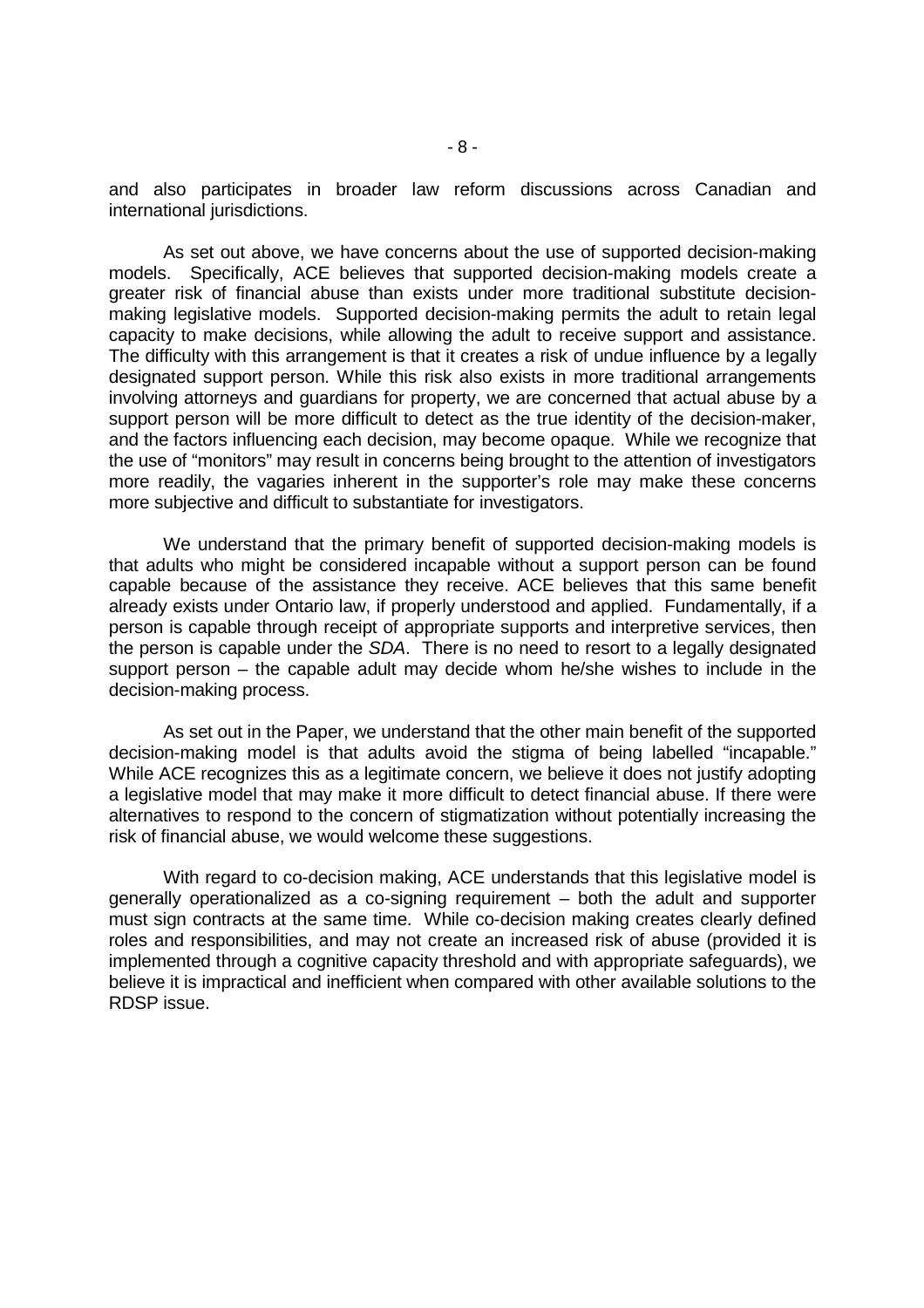4. Should a trustee act as a legal representative for RDSP beneficiaries? If not, why? If so, why and what measures would be required to implement a trust mechanism as an option for reform in Ontario?

 ACE believes that the non-statutory trust option would be impractical, overly complex, and potentially more paternalistic than other legislative models. Admittedly, this is a very broad option that covers numerous types of trust instruments. As set out below, ACE is in favour of created a statutory trust mechanism similar to the OAS/CPP trustee appointment process. However, ACE is not in favour of the broader use of trust mechanisms to address RDSP concerns.

 Non-statutory trusts are complex, have expansive and potentially unpredictable tax consequences, and generally require lawyers to create. ACE is concerned that this option would be inaccessible to the vast majority of the public and, if current trust models are followed, could result in beneficiaries having a smaller say in the distribution of benefits than is currently the case under continuing powers of attorney for property and/or guardianship orders. We further understand that such trusts may be difficult to establish given the mix of public and private contributions to RDSPs.

5. Should a court or tribunal (or neither) process be used for the specific purpose of establishing a legal representative for RDSP beneficiaries? If not, why? If so, why and what measures would be required to make such a process fair, cost-effective, speedy and user-friendly?

ACE believes that options for reform involving fast-tracked court or tribunal applications are unlikely to succeed as a result of government resource constraints, inaccessible procedures, and the limited expertise of the available tribunals.

 ACE understands that the Ontario government is unlikely to devote new funds to establish a separate application procedure for courts and tribunals. Court wait times are already excessive, and the Court process (even with simplified rules) is rarely accessible to the general public. The Consent and Capacity Board's budget is already stretched thin (as noted in the Paper). Furthermore, the Consent and Capacity Board has no institutional experience or expertise with the complex financial planning inherent in RDSPs.

While the Courts should always be available to assist with capacity and property disputes, a specialized appointment process is unlikely to solve the current inaccessibility of the RDSP.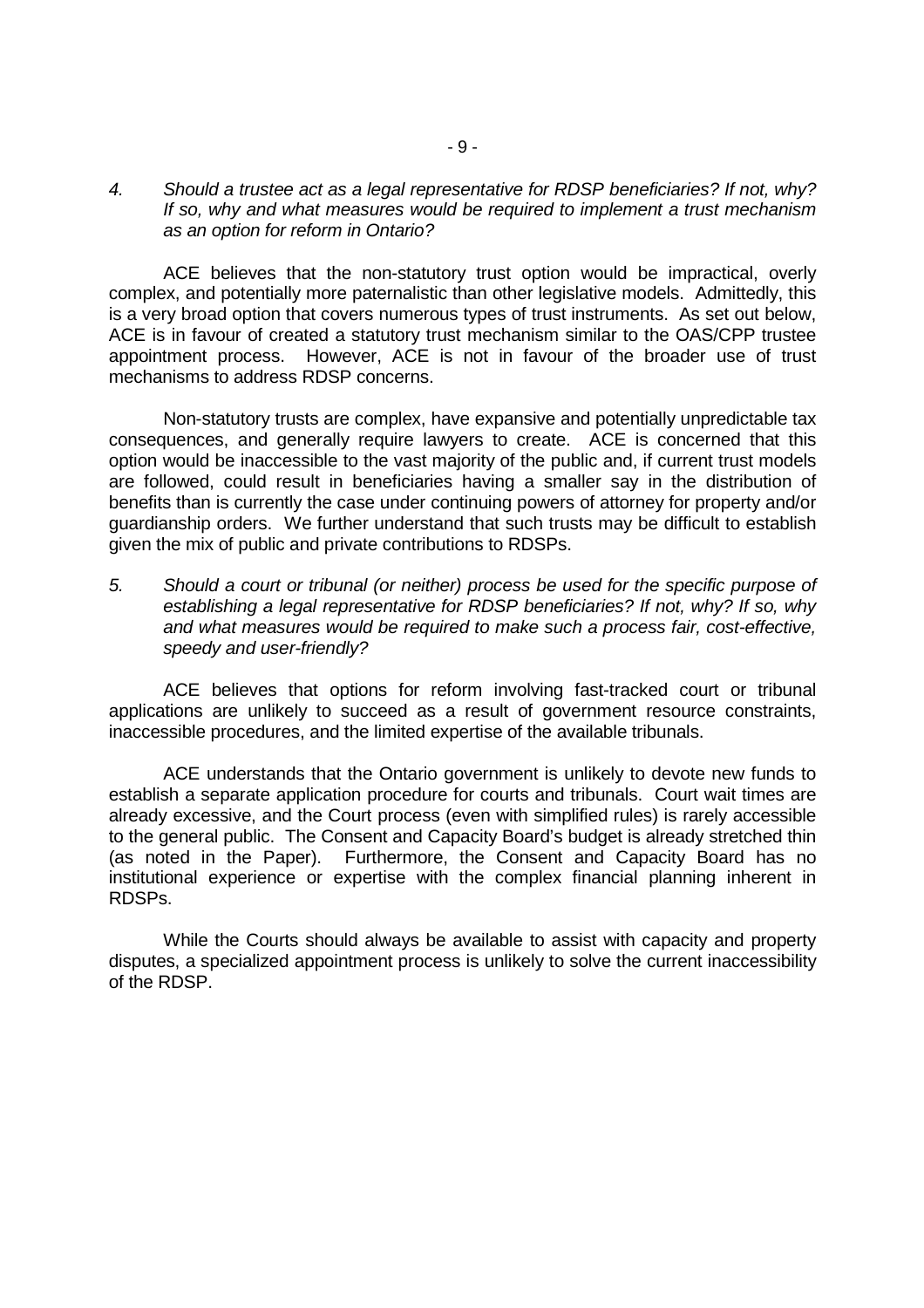6. Do you have experience with processes to appoint a representative payee in the income support and social benefits sectors (e.g., ODSP trustees)? If so, which processes and what are the lessons to be learned for the options for reform in this project?

ACE has extensive experience with the use of trustees for OAS/CPP. As set out in the Paper, the OAS/CPP trusteeship process involves the completion of a certificate of incapability by a medical practitioner. The certificate of incapability has limited effect – only applying to OAS/CPP benefits and thereby protecting the incapable adult from broader unnecessary intervention. This process is generally well understood by health practitioners (and other professionals). Most importantly, this process is accessible to adults and their friends/family. We recommend that a similar approach be adopted for the RDSP.

Because the first stage in the RDSP process is a certificate signed by a medical practitioner, we believe that an OAS/CPP statutory trusteeship approach could be easily integrated into the RDSP scheme.

We believe that a trustee appointed pursuant to a process similar to the OAS/CPP model should have both the authority of a plan holder and the authority to manage payments paid out of the RDSP. However, this trustee would not have authority to manage the other finances of the incapable beneficiary, or to manage RDSP funds once comingled with the beneficiary's other bank accounts. For this broader authority to be granted, a guardianship order or continuing power of attorney for property would be required (of course, unless the beneficiary were capable of managing this property).

This RDSP trustee process should incorporate similar abuse safeguards to those in use for OAS/CPP trustees, such as maintaining and reporting accounts, an agreement with a governmental agency stipulating the trustee's obligations, and the designation of an organization to investigate abuse and fraud. We also recognize that RDSP planning involves more complexity than managing monthly OAS/CPP payments, and would recommend that RDSP trustees be required to prepare and submit a management plan for RDSP investments and payments. We also recommend that a procedure be created for the beneficiary to challenge a finding of incapacity and/or the appointment of a trustee. However, we anticipate that trustee appointments will be generally consensual – as we do not recommend permitting an adult to be compelled to be assessed for RDSP capacity.

We recognize that this proposal would require a modest increase in government resources to implement. Specifically, it would require increased funding to process applications, review RDSP management plans, and investigate allegations of abuse. We believe that many of these new responsibilities could be integrated into currently existing Ontario governmental agency responsibilities (such as the processing of ODSP applications or the OPGT's review of guardianship management plans).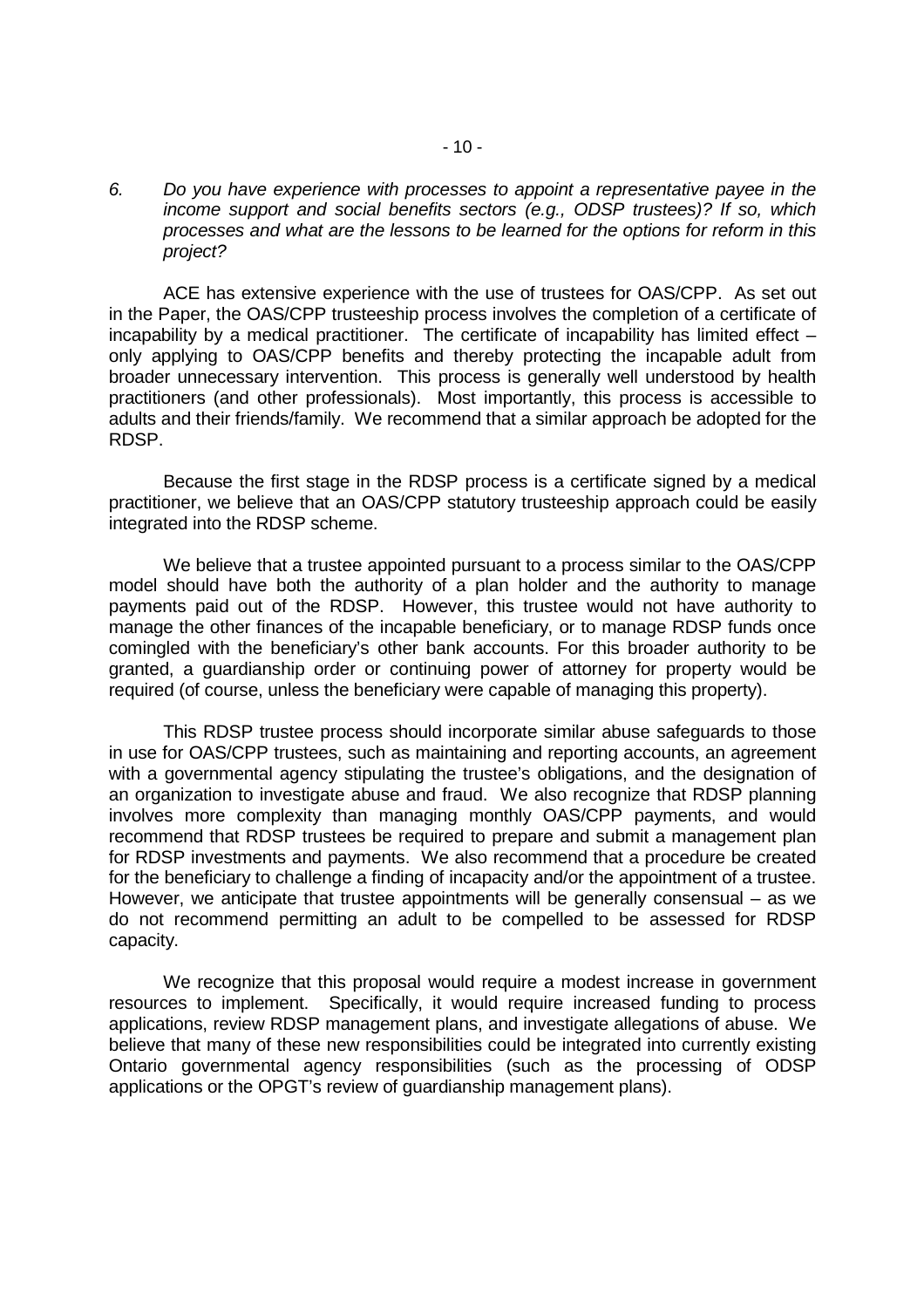### 7. Should the scope of a legal representative's authority be restricted to that of a plan holder with full or partial powers, or extend to assisting beneficiaries manage payments out of the RDSP? Why?

 As set out above, ACE recommends that a legal representative appointed pursuant to an "RDSP Plan Holder Continuing Power of Attorney" only have authority to act as a plan holder. This legal representative would not have broader authority to manage funds once paid out of the RDSP, unless this representative was also appointed pursuant to a Continuing Power of Attorney for Property, a guardianship order, or an RDSP trusteeship (similar to OAS/CPP trustees). Our recommendation to restrict the authority granted by an RDSP Plan Holder Continuing Power of Attorney balances the benefit of creating an RDSP and applying for government bonds with the significant risk of abuse associated with managing funds paid-out from the RDSP.

 With regard to our recommendation to permit the appointment of a trustee through a process similar to the OAS/CPP certificate of incapacity, we believe this trustee should have both the authority of a plan holder and the authority to manage funds paid out of the RDSP. Where this authority is granted, the beneficiary will have been found incapable of managing RDSP funds, thereby limiting the risk of unnecessary intervention. Furthermore, such RDSP trustees will be subject to strict safeguards.

 We would recommend that guardians for property and attorney's appointed pursuant to continuing powers of attorney for property also have the authority of both an RDSP plan holder and authority to manage funds paid out of the RDSP.

## 8. What specific measures should be put in place to safeguard RDSP beneficiaries against financial abuse and the misuse of a legal representative's powers? Why?

 As set out above, we have recommended that Ontario law be amended so that adults meeting a lowered capacity threshold can prepare an RDSP Plan Holder Continuing Power of Attorney. Because RDSP plan holders do not have authority to manage funds paid out of the RDSP, there is little risk of financial abuse and we do not recommend any specific new measure to safeguard RDSP beneficiaries arising from this amendment.

 We have also recommended allowing RDSP trustees to be appointed through a application process similar to that existing under the OAS/CPP scheme. We would recommend the following safeguards:

- a finding of incapacity with respect to the beneficiary by a medical practitioner;
- a trustee who maintains and reports accounts;
- a trustee who enters into an agreement with a governmental agency stipulating the trustee's obligations;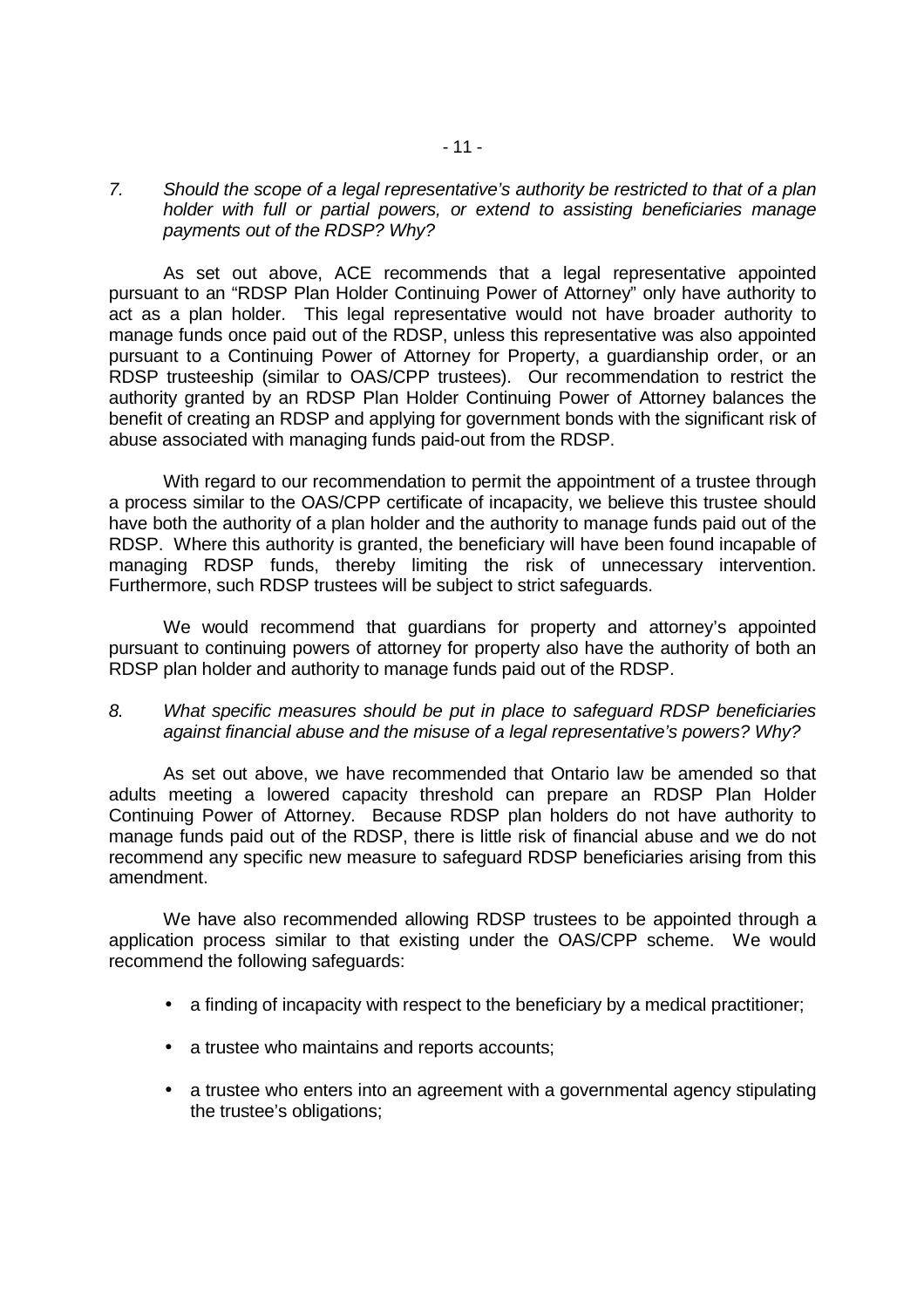- a governmental organization tasked with investigating allegations of abuse and fraud;
- a trustee who prepares a management plan for RDSP investments and payments and submits this plan for approval to a governmental organization; and,
- a procedure for the beneficiary to challenge the finding of incapacity and/or the appointment of the particular trustee.

These safeguards are similar to those that exist under the OAS/CPP scheme, with some additions to reflect the complex management of RDSPs.

 Of course, we have not commented on all possible safeguards for RDSP beneficiaries. If the Law Commission were to pursue other legislative models further, such as supported decision-making, additional safeguards would be required.

9. Should community organizations be eligible to act as legal representatives for RDSP beneficiaries? If not, why? If so, why and what measures would be required to implement this option (for instance, what types of community organizations should and should not be eligible)?

ACE strongly believes that community organizations should be eligible to act as legal representatives for RDSP beneficiaries. We frequently encounter older adults who do not have the benefit of robust and trustworthy social and family networks able to manage an RDSP. There is a real need for community organizations to act as both plan holders and to manage funds paid out of the RDSP, where the beneficiary is incapable. It is our understanding that community organizations are already acting as trustees in some circumstances under the OAS/CPP scheme.

 To protect beneficiaries from abuse, only regulated community organizations should be authorized to act as RDSP legal representatives. These community organizations should be pre-approved by governmental agencies on the basis of their ability to manage RDSP funds. In addition to being subject to the general requirements placed on individual trustees, community organizations managing RDSP funds should be required to maintain adequate insurance for the benefit of RDSP beneficiaries.

 Beyond the above requirements, ACE does not take a position on which particular types of community agencies should be entitled to fill this role.